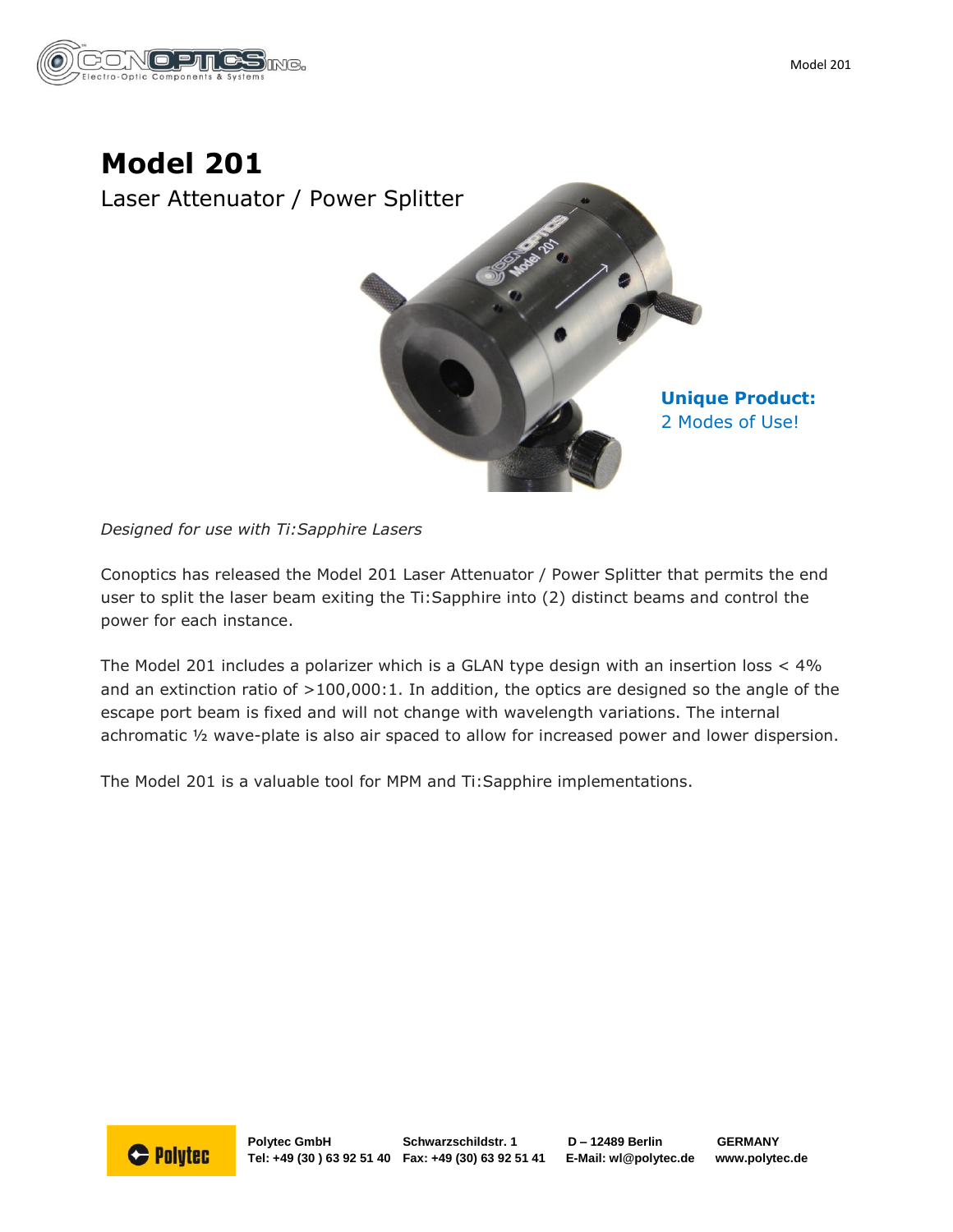

## **Specifications:**

| 8 <sub>mm</sub>                                                                         |
|-----------------------------------------------------------------------------------------|
| 50mm Diameter x 75mm Long                                                               |
| $>90\%$                                                                                 |
| $650nm - 1200nm$                                                                        |
| (2) Ports, no change in angle with wavelength                                           |
| Beam block included to terminate beam internally                                        |
| $>1/10$ Lambda                                                                          |
| 100,000:1                                                                               |
| $>10$ Watt CW                                                                           |
| Adjustable Achromatic 1/2 Wave Plate                                                    |
| Adjustable Glan Laser Polarizer Escape Port Normal to Beam<br>All Optics are Air-spaced |
|                                                                                         |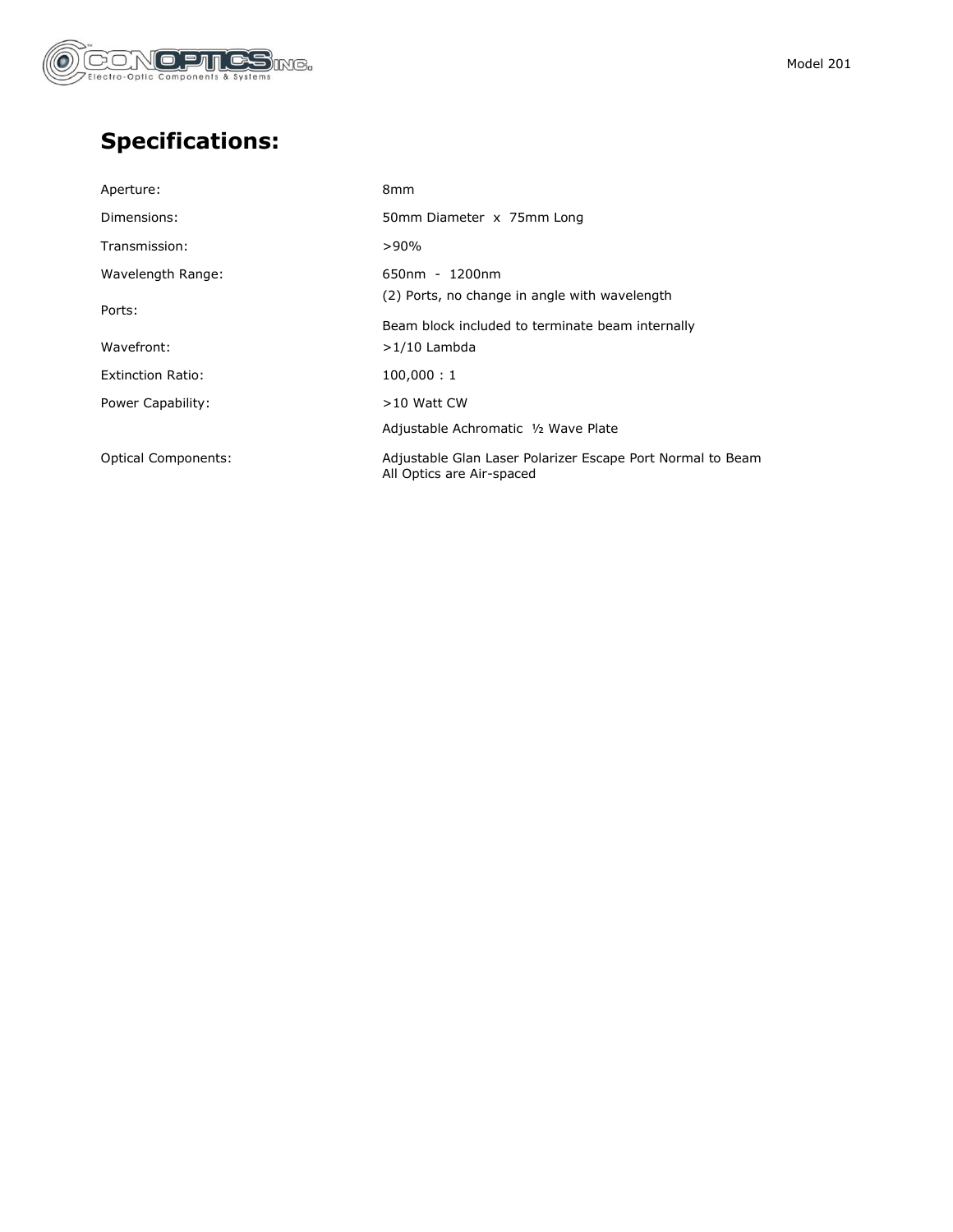